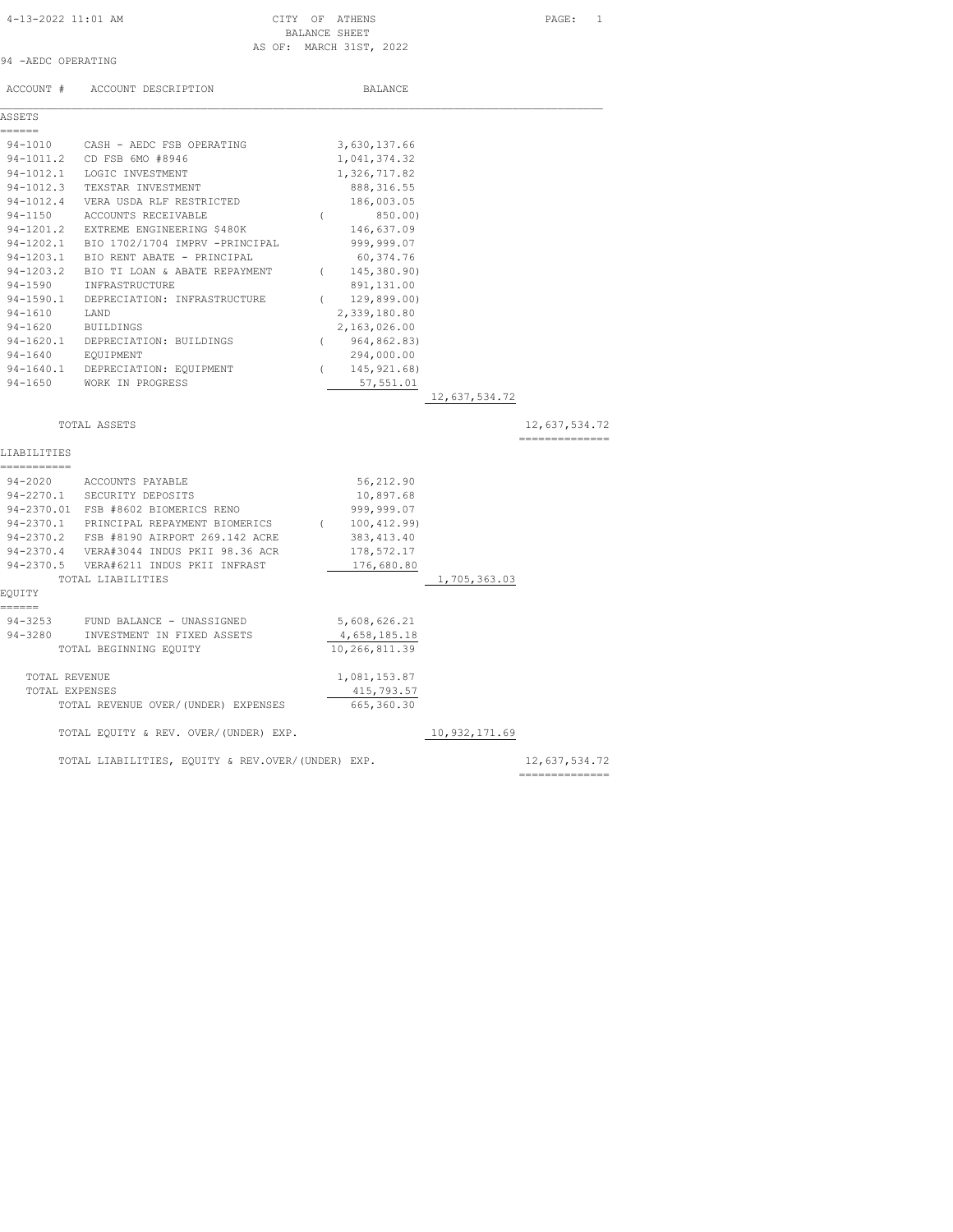# 4-13-2022 03:19 PM CITY OF ATHENS PAGE: 1

|                           |                                   |                          | AS OF:            | REVENUE & EXPENSE REPORT (UNAUDITED)<br>MARCH 31ST, 2022 |                     |                                 |                        |
|---------------------------|-----------------------------------|--------------------------|-------------------|----------------------------------------------------------|---------------------|---------------------------------|------------------------|
| 94 - AEDC OPERATING       |                                   |                          |                   |                                                          | % OF                | YEAR COMPLETED:                 | 50.00                  |
| REVENUES                  |                                   | CURRENT<br><b>BUDGET</b> | CURRENT<br>PERIOD | YEAR TO DATE<br>ACTUAL                                   | TOTAL<br>ENCUMBERED | <b>BUDGET</b><br><b>BALANCE</b> | % YTD<br><b>BUDGET</b> |
| AD VALOREM<br>$94 - 4020$ | /OTHER TAXES<br>SALES TAX REVENUE | 1,700,000                | 145,594.16        | 923, 915.25                                              | 0.00                | 776,084.75                      | 54.35                  |
|                           | TOTAL AD VALOREM / OTHER TAXES    | 1,700,000                | 145,594.16        | 923, 915.25                                              | 0.00                | 776,084.75                      | 54.35                  |
| OTHER NON-OPERATING       |                                   |                          |                   |                                                          |                     |                                 |                        |
| 94-4801.1                 | INTEREST EARNED: CASH ACCTS       | 12,000                   | 516.50            | 6,834.75                                                 | 0.00                | 5,165.25                        | 56.96                  |
| $94 - 4801.2$             | INTEREST EARNED: RECEIVABLE       | 50,000                   | 2,680.00          | 16,466.53                                                | 0.00                | 33, 533.47                      | 32.93                  |
| $94 - 4802$               | LATE FEES ON NOTES RECEIVAB       | $\circ$                  | 1,354.01          | 5,045.24                                                 | 0.00(               | 5,045.24                        | 0.00                   |
| $94 - 4810.1$             | RENT INCOME 201 W CORSICANA       | 19,200                   | 1,900.00          | 11,400.00                                                | 0.00                | 7,800.00                        | 59.38                  |
| $94 - 4810.2$             | LEASE INCOME BIOMERICS FMI        | 152,700                  | 14,959.09         | 89,754.54                                                | 0.00                | 62,945.46                       | 58.78                  |
|                           |                                   |                          |                   |                                                          |                     |                                 |                        |

| TOTAL REVENUE |                           | 1,948,400 | 168,253.76 | 1,081,153.87 | 0.00 | 867,246.13 | 55.49 |
|---------------|---------------------------|-----------|------------|--------------|------|------------|-------|
|               | TOTAL OTHER NON-OPERATING | 248,400   | 22,659.60  | 157,238.62   | 0.00 | 91,161.38  | 63.30 |
| $94 - 4840$   | SALES OF CAPITAL ASSETS   |           | 0.00       | 20,487.56    | 0.00 | 20,487.56) | 0.00  |
| 94-4810.4     | LEASE INCOME AIRPORT LAND | 2,500     | 0.00       | 0.00         | 0.00 | 2,500.00   | 0.00  |

94-4810.3 LEASE INCOME SPOT ON SAFETY 12,000 1,250.00 7,250.00 0.00 4,750.00 60.42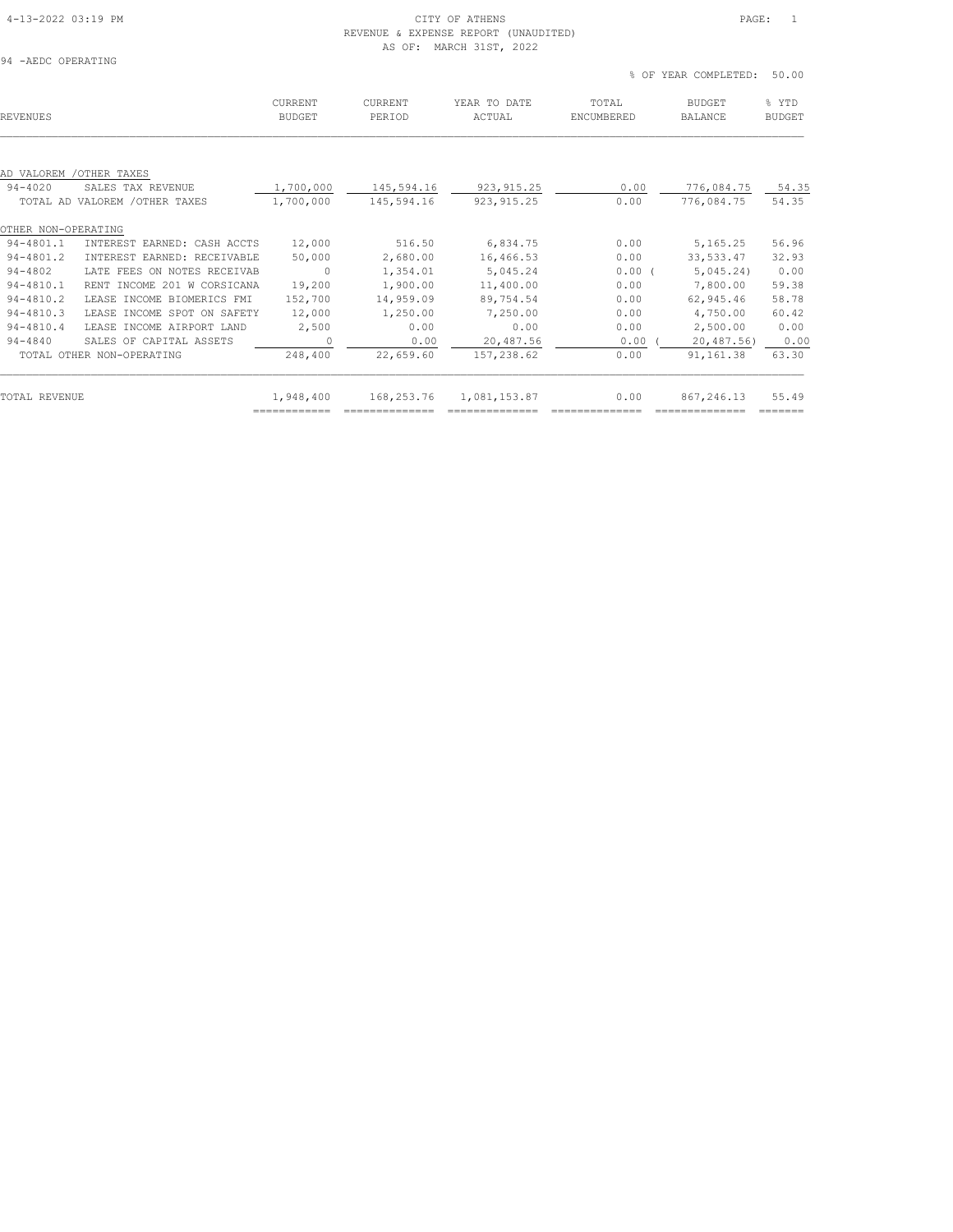#### 4-13-2022 03:19 PM CITY OF ATHENS PAGE: 2 REVENUE & EXPENSE REPORT (UNAUDITED) AS OF: MARCH 31ST, 2022

94 -AEDC OPERATING

|                               |                               |                          |                          |                        |                     | % OF YEAR COMPLETED:            | 50.00                  |  |
|-------------------------------|-------------------------------|--------------------------|--------------------------|------------------------|---------------------|---------------------------------|------------------------|--|
| <b>EXPENSES</b>               |                               | CURRENT<br><b>BUDGET</b> | <b>CURRENT</b><br>PERIOD | YEAR TO DATE<br>ACTUAL | TOTAL<br>ENCUMBERED | <b>BUDGET</b><br><b>BALANCE</b> | % YTD<br><b>BUDGET</b> |  |
|                               |                               |                          |                          |                        |                     |                                 |                        |  |
| 94-AEDC OPERATING<br>======== |                               |                          |                          |                        |                     |                                 |                        |  |
| 61-PERSONNEL SERVICES         |                               |                          |                          |                        |                     |                                 |                        |  |
| $94 - 594 - 6100$             | LONGEVITY                     | 174                      | 8.00                     | 66.00                  | 0.00                | 108.00                          | 37.93                  |  |
| $94 - 594 - 6101$             | SALARIES                      | 134,536                  | 10,428.97                | 64,579.33              | 0.00                | 69,956.67                       | 48.00                  |  |
| $94 - 594 - 6102$             | OVERTIME                      | 250                      | 0.00                     | 0.00                   | 0.00                | 250.00                          | 0.00                   |  |
| $94 - 594 - 6103$             | FICA                          | 10,920                   | 800.54                   | 4,979.81               | 0.00                | 5,940.19                        | 45.60                  |  |
| $94 - 594 - 6104$             | GROUP INSURANCE               | 15,717                   | 655.75                   | 7,820.70               | 0.00                | 7,896.30                        | 49.76                  |  |
| $94 - 594 - 6105$             | RETIREMENT                    | 23,581                   | 1,744.73                 | 11,002.86              | 0.00                | 12,578.14                       | 46.66                  |  |
| $94 - 594 - 6106$             | WORKERS COMPENSATION          | 411                      | 0.00                     | 372.47                 | 0.00                | 38.53                           | 90.63                  |  |
| $94 - 594 - 6110$             | VACATION BUY BACK             | 2,607                    | 0.00                     | 0.00                   | 0.00                | 2,607.00                        | 0.00                   |  |
| $94 - 594 - 6117$             | SICK BUYBACK                  | 1,564                    | 0.00                     | 0.00                   | 0.00                | 1,564.00                        | 0.00                   |  |
| $94 - 594 - 6141$             | CAR ALLOWANCE                 | 3,600                    | 150.00                   | 1,800.00               | 0.00                | 1,800.00                        | 50.00                  |  |
|                               | TOTAL 61-PERSONNEL SERVICES   | 193,360                  | 13,787.99                | 90,621.17              | 0.00                | 102,738.83                      | 46.87                  |  |
| 62-SUPPLIES                   |                               |                          |                          |                        |                     |                                 |                        |  |
| $94 - 594 - 6201$             | OFFICE SUPPLIES               | 4,500                    | 73.98                    | 337.33                 | 0.00                | 4,162.67                        | 7.50                   |  |
| $94 - 594 - 6202$             | OPERATING SUPPLIES            | 1,500                    | 146.88                   | 483.07                 | 0.00                | 1,016.93                        | 32.20                  |  |
| $94 - 594 - 6203$             | REPAIR/MAINT SUPPLIES         | 2,000                    | 0.00                     | 0.00                   | 0.00                | 2,000.00                        | 0.00                   |  |
| $94 - 594 - 6204$             | SMALL TOOLS & EQUIPMENT       | 4,500                    | 0.00                     | 627.84                 | 0.00                | 3,872.16                        | 13.95                  |  |
| $94 - 594 - 6205$             | POSTAGE                       | 500                      | 27.45                    | 41.23                  | 0.00                | 458.77                          | 8.25                   |  |
| $94 - 594 - 6206$             | SUBSCRIPTIONS, BOOKS, PER     | 500                      | 0.00                     | 0.00                   | 0.00                | 500.00                          | 0.00                   |  |
| TOTAL 62-SUPPLIES             |                               | 13,500                   | 248.31                   | 1,489.47               | 0.00                | 12,010.53                       | 11.03                  |  |
| 63-CONTRACTUAL SERVICES       |                               |                          |                          |                        |                     |                                 |                        |  |
| $94 - 594 - 6300$             | PROFESSIONAL SERVICES         | 210,000                  | 180.00                   | 19,152.50              | 0.00                | 190,847.50                      | 9.12                   |  |
| $94 - 594 - 6301$             | COMMUNICATION                 | 7,500                    | 659.17                   | 3,955.11               | 0.00                | 3,544.89                        | 52.73                  |  |
| $94 - 594 - 6302$             | TRAVEL & TRAINING             | 10,500                   | 400.00                   | 1,758.64               | 0.00                | 8,741.36                        | 16.75                  |  |
| $94 - 594 - 6303$             | ADVERTISING                   | 2,500                    | 0.00                     | 0.00                   | 0.00                | 2,500.00                        | 0.00                   |  |
| $94 - 594 - 6305$             | ELECTRICITY                   | 12,000                   | 777.69                   | 4,286.05               | 0.00                | 7,713.95                        | 35.72                  |  |
| $94 - 594 - 6307$             | WATER & WASTEWATER SERV       | 3,000                    | 168.45                   | 1,010.70               | 0.00                | 1,989.30                        | 33.69                  |  |
| $94 - 594 - 6308$             | REPAIR & MAINTENANCE          | 20,000                   | 0.00                     | 0.00                   | 0.00                | 20,000.00                       | 0.00                   |  |
| $94 - 594 - 6310$             | CONTRACTUAL SERVICES          | 47,500                   | 1,239.69                 | 25,569.52              | 0.00                | 21,930.48                       | 53.83                  |  |
| $94 - 594 - 6312$             | PROFESSIONAL DUES             | 4,500                    | 275.00                   | 1,970.00               | 0.00                | 2,530.00                        | 43.78                  |  |
| $94 - 594 - 6313$             | AID TO OTHER ORGANIZATI       | 0(                       | 180.00)                  | 0.00                   | 0.00                | 0.00                            | 0.00                   |  |
| $94 - 594 - 6314$             | INSURANCE                     | 17,000                   | 0.00                     | 21,197.00              | 0.00(               | 4, 197.00                       | 124.69                 |  |
| $94 - 594 - 6318$             | COMPUTER/SOFTWARE MAINT       | 1,000                    | 0.00                     | 0.00                   | 0.00                | 1,000.00                        | 0.00                   |  |
| $94 - 594 - 6320$             | MARKETING                     | 45,000                   | 180.00                   | 15,055.00              | 0.00                | 29,945.00                       | 33.46                  |  |
| $94 - 594 - 6322$             | BUSINESS RETENTION            | 25,000                   | 0.00                     | 737.79                 | 0.00                | 24, 262.21                      | 2.95                   |  |
|                               | TOTAL 63-CONTRACTUAL SERVICES | 405,500                  | 3,700.00                 | 94,692.31              | 0.00                | 310,807.69                      | 23.35                  |  |
| 64-LONG-TERM DEBT             |                               |                          |                          |                        |                     |                                 |                        |  |
| $94 - 594 - 6410$             | INTEREST EXPENSE              | 55,000                   | 2,937.76                 | 23,616.23              | 0.00                | 31,383.77                       | 42.94                  |  |
| TOTAL 64-LONG-TERM DEBT       |                               | 55,000                   | 2,937.76                 | 23,616.23              | 0.00                | 31, 383.77                      | 42.94                  |  |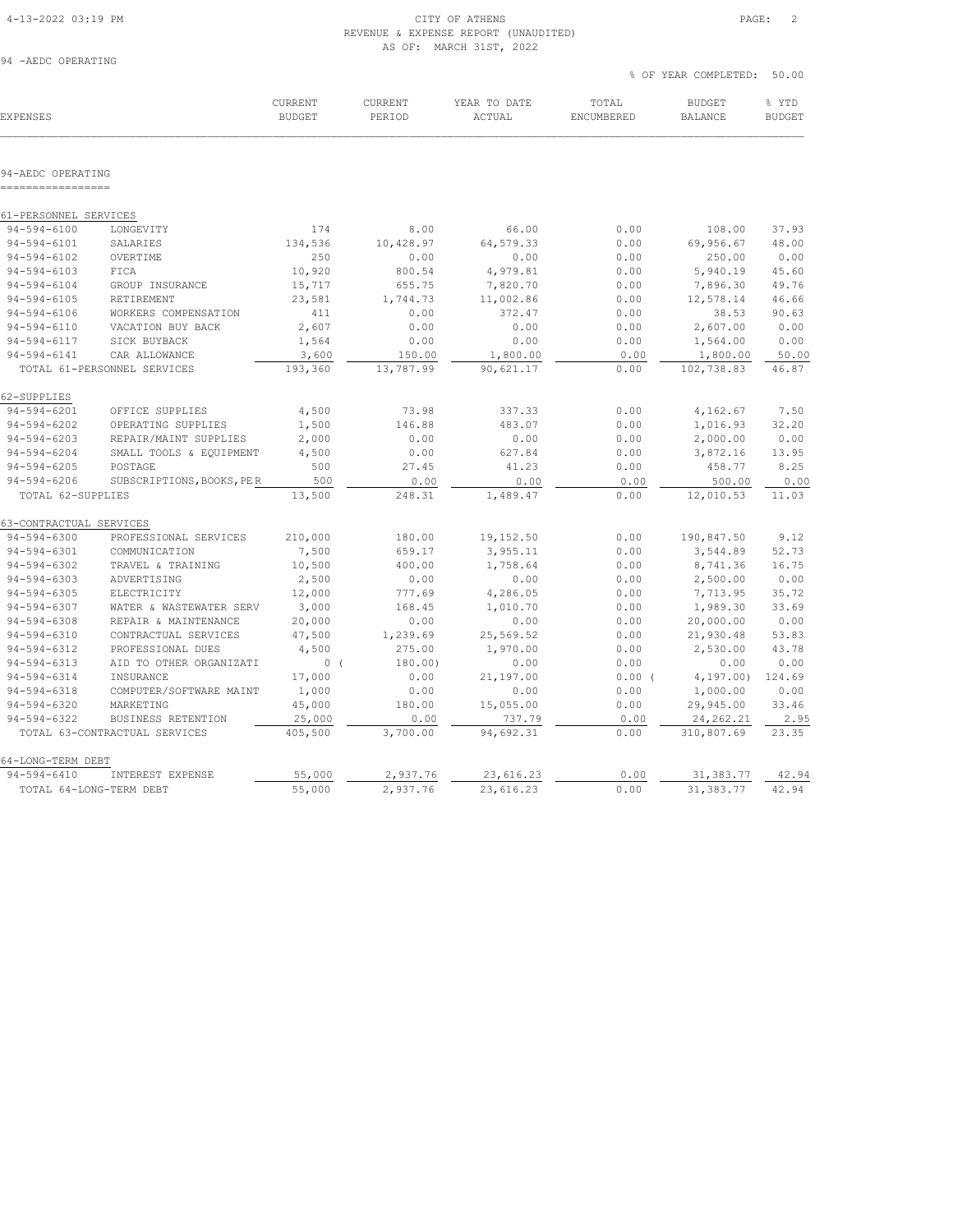#### 4-13-2022 03:19 PM CITY OF ATHENS PAGE: 3 REVENUE & EXPENSE REPORT (UNAUDITED) AS OF: MARCH 31ST, 2022

% OF YEAR COMPLETED: 50.00

| 94 | -AEDC OPERATING |  |
|----|-----------------|--|
|    |                 |  |

| <b>EXPENSES</b>               |                          | <b>CURRENT</b><br><b>BUDGET</b> | CURRENT<br>PERIOD | YEAR TO DATE<br>ACTUAL | TOTAL<br>ENCUMBERED                                | <b>BUDGET</b><br><b>BALANCE</b> | % YTD<br><b>BUDGET</b>                                                    |
|-------------------------------|--------------------------|---------------------------------|-------------------|------------------------|----------------------------------------------------|---------------------------------|---------------------------------------------------------------------------|
| 65-CAPITAL OUTLAY             |                          |                                 |                   |                        |                                                    |                                 |                                                                           |
| $94 - 594 - 6503$             | IMPROV. OTHER THAN BUIL  | 350,000                         | 0.00              | 0.00                   | 0.00                                               | 350,000.00                      | 0.00                                                                      |
| $94 - 594 - 6530$             | PUBLIC FACILITIES: WATER | 250,000                         | 0.00              | 0.00                   | 250,000.00                                         | 0.00                            | 100.00                                                                    |
| TOTAL 65-CAPITAL OUTLAY       |                          | 600,000                         | 0.00              | 0.00                   | 250,000.00                                         | 350,000.00                      | 41.67                                                                     |
| 66-OPERATING TRANSFERS        |                          |                                 |                   |                        |                                                    |                                 |                                                                           |
| 67-AID TO OTHER               |                          |                                 |                   |                        |                                                    |                                 |                                                                           |
| 94-594-6750                   | GRANT COMMITMENTS        | 63,000                          | 0.00              | 114,150.00             | $0.00$ (                                           | 51,150.00) 181.19               |                                                                           |
| 94-594-6760                   | BUSINESS ASSISTANCE GRA  | 75,000                          | 0.00              | 31,996.50              | 11,962.50                                          | 31,041.00                       | 58.61                                                                     |
| $94 - 594 - 6765$             | START-UP GRANTS          | 15,000                          | 0.00              | 0.00                   | 0.00                                               | 15,000.00                       | 0.00                                                                      |
| $94 - 594 - 6770$             | COMMUNITY DEVELOPMENT G  | 175,000                         | 0.00              | 29,427.89              | 53,000.00                                          | 92,572.11                       | 47.10                                                                     |
| $94 - 594 - 6780$             | INCENTIVES               | 185,000                         | 0.00              | 29,800.00              | 0.00                                               | 155,200.00 16.11                |                                                                           |
| TOTAL 67-AID TO OTHER         |                          | 513,000                         | 0.00              | 205, 374.39            | 64,962.50                                          | 242,663.11                      | 52.70                                                                     |
| 68-RESERVES                   |                          |                                 |                   |                        |                                                    |                                 |                                                                           |
| 69-UNCLASSIFIED               |                          |                                 |                   |                        |                                                    |                                 |                                                                           |
| TOTAL 94-AEDC OPERATING       |                          | 1,780,360                       | 20,674.06         |                        | 415,793.57 314,962.50                              | 1,049,603.93                    | 41.05                                                                     |
| TOTAL EXPENSES                |                          | 1,780,360<br>============       | 20,674.06         | 415,793.57             | 314,962.50                                         | 1,049,603.93                    | 41.05<br>$\qquad \qquad \equiv \equiv \equiv \equiv \equiv \equiv \equiv$ |
| REVENUE OVER/(UNDER) EXPENSES |                          | 168,040                         | 147,579.70        |                        | 665, 360, 30 (314, 962, 50) (382, 357, 80) 208, 52 |                                 |                                                                           |
|                               |                          |                                 |                   |                        |                                                    |                                 |                                                                           |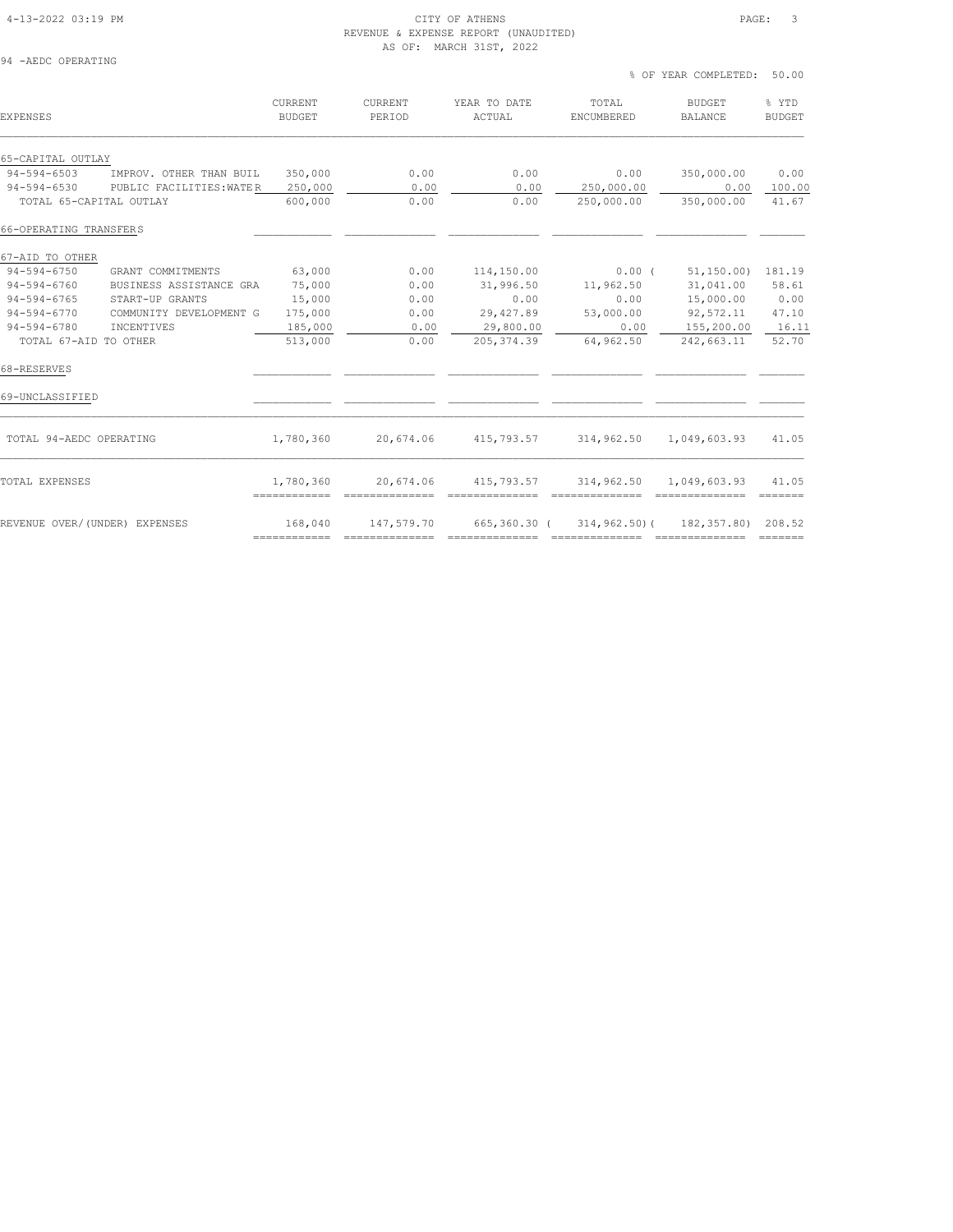

# **SALES TAX REVENUE NET PAYMENT RECEIVED ATHENS, TEXAS (4B, 1/2 Cent)**

| <b>MONTH</b>     | FY 2019 - 2020 | FY 2018 - 2019 | FY 2017 - 2018 | FY 2016 - 2017 | FY 2015 - 2016 |
|------------------|----------------|----------------|----------------|----------------|----------------|
| <b>OCTOBER</b>   | 125,114.43     | 123,182.16     | 108,836.90     | 107,305.97     | 100,033.48     |
| NOVEMBER         | 135,179.02     | 132,359.17     | 117,246.80     | 123,854.04     | 126,094.85     |
| <b>DECEMBER</b>  | 123,767.09     | 119,093.34     | 100,882.04     | 100,190.32     | 98,614.40      |
| <b>JANUARY</b>   | 121,308.26     | 117,496.46     | 105,904.29     | 104,831.24     | 105,572.58     |
| FEBRUARY         | 177,413.13     | 137,695.15     | 135,223.06     | 142,065.60     | 137,952.72     |
| <b>MARCH</b>     | 116,502.78     | 105,701.32     | 99,801.86      | 96,194.44      | 94,796.44      |
| <b>APRIL</b>     | 107,763.21     | 106,390.54     | 99,940.12      | 97,806.73      | 102,775.39     |
| <b>MAY</b>       | 130,733.79     | 146,602.86     | 133,495.66     | 142,483.97     | 135,949.66     |
| <b>JUNE</b>      | 152,585.16     | 123,523.65     | 99,808.07      | 106,301.05     | 97,550.99      |
| <b>JULY</b>      | 142,434.32     | 121,734.09     | 128,757.05     | 119,092.23     | 98,115.73      |
| <b>AUGUST</b>    | 176,681.43     | 136,952.28     | 132,315.21     | 117,996.61     | 126,910.25     |
| <b>SEPTEMBER</b> | 122,494.39     | 125,563.94     | 113,469.36     | 103,994.74     | 113,855.77     |
| <b>TOTAI</b>     | \$1,631,977.01 | \$1,496,294.96 | \$1,375,680.42 | \$1,362,116.94 | \$1,338,222.26 |

|                  | <b>AEDC Monthly Sales Tax Revenue Analysis</b> |                |                |                           |                          |  |  |  |  |  |  |
|------------------|------------------------------------------------|----------------|----------------|---------------------------|--------------------------|--|--|--|--|--|--|
| <b>MONTH</b>     | <b>5 FY Average</b><br>FY 2016 - 2020          | FY 2020 - 2021 | FY 2021 - 2022 | \$ Change<br>2022 vs 2021 | % Change<br>2022 vs 2021 |  |  |  |  |  |  |
| <b>OCTOBER</b>   | \$112,894.59                                   | 125,053.58     | 142,752.07     | \$17,698.49               | 14.15%                   |  |  |  |  |  |  |
| <b>NOVEMBER</b>  | \$126,946.78                                   | 144,736.23     | 171,308.51     | \$26,572.28               | 18.36%                   |  |  |  |  |  |  |
| <b>DECEMBER</b>  | \$108,509.44                                   | 129,063.73     | 137,526.81     | \$8,463.08                | 6.56%                    |  |  |  |  |  |  |
| <b>JANUARY</b>   | \$111,022.57                                   | 114,750.28     | 151,064.36     | \$36,314.08               | 31.65%                   |  |  |  |  |  |  |
| FEBRUARY         | \$146,069.93                                   | 158,508.97     | 175,669.34     | \$17,160.37               | 10.83%                   |  |  |  |  |  |  |
| <b>MARCH</b>     | \$102,599.37                                   | 130,620.22     | 145,594.16     | \$14,973.94               | 11.46%                   |  |  |  |  |  |  |
| <b>APRIL</b>     | \$102,935.20                                   | 104,149.67     |                |                           |                          |  |  |  |  |  |  |
| <b>MAY</b>       | \$137,853.19                                   | 178,286.27     |                |                           |                          |  |  |  |  |  |  |
| <b>JUNE</b>      | \$115,953.78                                   | 148,103.30     |                |                           |                          |  |  |  |  |  |  |
| <b>JULY</b>      | \$122,026.68                                   | 141,093.64     |                |                           |                          |  |  |  |  |  |  |
| <b>AUGUST</b>    | \$138,171.16                                   | 165,452.73     |                |                           |                          |  |  |  |  |  |  |
| <b>SEPTEMBER</b> | \$115,875.64                                   | 139,390.01     |                |                           |                          |  |  |  |  |  |  |
| <b>TOTAL</b>     | \$1,440,858.32                                 | \$1,679,208.63 | \$923,915.25   | \$121,182.24              | 15.10%                   |  |  |  |  |  |  |